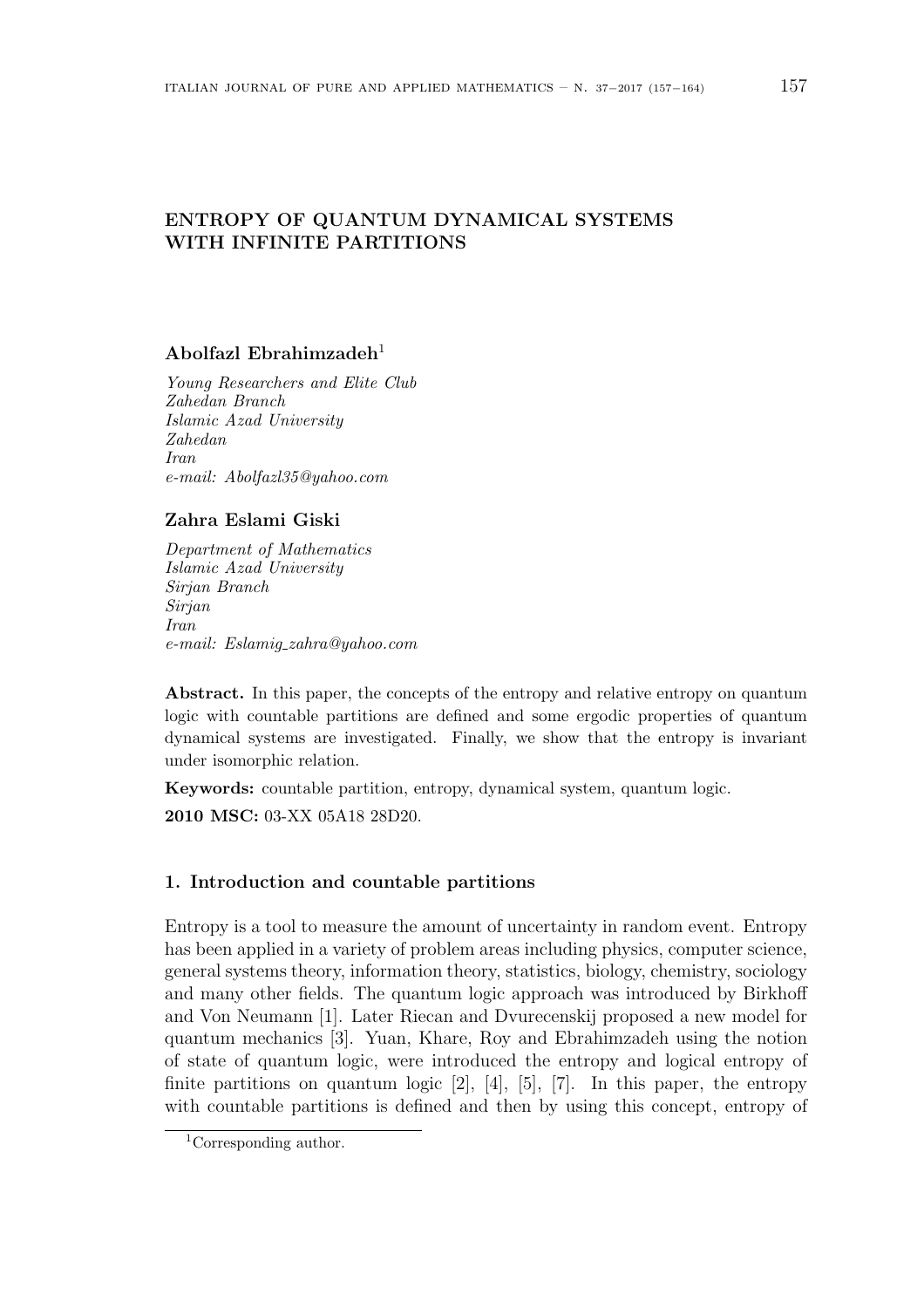dynamical systems is defined and some of its properties are investigated. Also, the relative entropy of countable partitions is defined and studied under the relation s-refinement.

At first, some basic definitions are presented that will be useful in further considerations.

**Definition 1.1.** [7] A quantum logic  $QL$  is a  $\sigma$ -orthomodular lattice, i.e., a lattice  $L(L, \leq, \vee, \wedge, 0, 1)$  with the smallest element 0 and the greatest element 1, an operation *′* :  $L \to L$  such that the following properties are hold for all  $a, b \in L$ :

- (i)  $a'' = a, a \le b \Rightarrow b' \le a', a \vee a' = 1, a \wedge a' = 0;$
- (ii) Given any countable sequence  $(a_i)_{i \in I}$ ,  $a_i \le a'_j$ ,  $i \ne j$ , the join  $\vee_{i \in \mathbb{N}} a_i$  exists in *L*;
- (iii) *L* is orthomodular:  $a \leq b \Rightarrow b = a \vee (b \wedge a')$ .

Two elements  $a, b \in QL$  are called orthogonal if  $a \leq b'$  and denoted by  $a \perp b$ . A sequence  $(a_i)_{i \in I}$  is said orthogonal if  $a_i \perp a_j$ ,  $\forall i \neq j$ .

**Definition 1.2.** [7] Let *L* be a *QL*. A map  $s: L \to [0,1]$  is a state iff  $s(1) = 1$ and for any orthogonal sequence  $(a_i)_{i \in I}$ ,  $s(\vee_{i \in I} a_i) = \sum_i$ *i∈I s*(*ai*).

**Definition 1.3.** Let  $P = \{a_i : i \in \mathbb{N}\}\$  be a countable system of elements of the *QL*, *L*. *P* is called to be a *∨*-orthogonal system iff  $\vee_{i=1}^{k} a_i \perp a_{k+1}$ ,  $\forall k$ .

**Definition 1.4.** We say a system  $P = \{a_i : i \in \mathbb{N}\}\subset L$  is the partition of *L* corresponding to the state *s* iff:

(i) *P* is a *∨*-orthogonal system;

(ii) 
$$
s(\vee_{i \in \mathbb{N}} a_i) = \sum_{i=1}^{\infty} s(a_i) = 1.
$$

#### **2. Entropy and relative entropy of countable partitions**

**Definition 2.1.** Let  $P = \{a_i : i \in \mathbb{N}\}\$ and  $R = \{b_j : j \in \mathbb{N}\}\$ be two countable partitions of *L*. We say *R* is a *s*-refinement of *P*, denoted by  $P \leq_s R$ , if for each  $b_i \in R$  there exists  $a_i \in P$  with  $s(b_i \wedge a_i) = s(b_i)$ .

Let  $P = \{a_i : i \in \mathbb{N}\}\$ and  $R = \{b_j : j \in \mathbb{N}\}\$ be two countable partitions of *L* corresponding to a state *s* and  $s(\vee_{i\in\mathbb{N}}(a_i \wedge b)) = s(b), \forall b \in L$ . Then by Definition 1.2, we get  $\sum_{i=1}^{\infty} s(a_i \wedge b) = s(b)$ . In the remaining of the present paper, *s* has this property. Then the common refinement of these partitions is the partition

$$
P \vee R = \{a_i \wedge b_j : a_i \in P, b_j \in R, i, j \in \mathbb{N}\}.
$$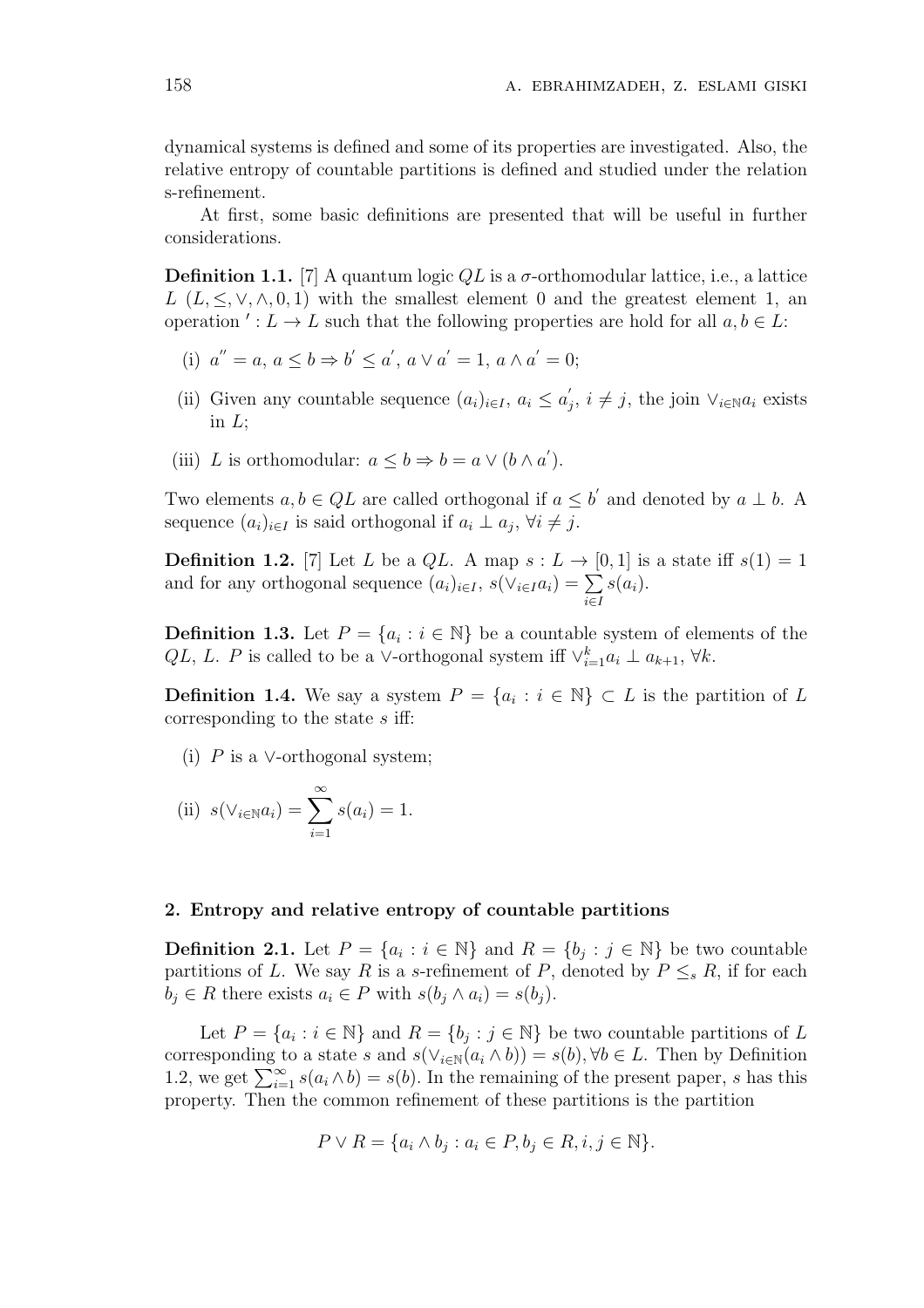**Definition 2.2.** Let  $P = \{a_i : i \in \mathbb{N}\} \subset L$  be a partition of the  $QL$ , *L* corresponding to a state *s*. The entropy of *P* with respect to state *s* is defined by

$$
H_s(P) = -\sum_{i=1}^{\infty} s(a_i) \log s(a_i)
$$

such that  $0 \log 0 = 0$ .

**Definition 2.3.** Let  $P = \{a_i : i \in \mathbb{N}\}\$ and  $R = \{b_j : j \in \mathbb{N}\}\$ be two countable partitions of *L* corresponding to a state *s*. The relative entropy of *P* with respect to *R* is defined as following:

(2.1) 
$$
H_s(P||R) = \sum_{i=1}^{\infty} \sum_{j=1}^{\infty} s(a_i) \log \frac{s(a_i)}{s(b_j)}
$$

whenever  $s(b_i) \neq 0$ .

In the next proposition, it is proved subadditivity of entropy of countable partitions on a *QL*.

**Proposition 2.4.** *Let P and R be countable partitions of L corresponding to a state s. Then*

- (i)  $H_s(P) > 0$ ;
- (ii)  $P \leq_{s} R$  *implies that*  $H_{s}(P) \leq H_{s}(R)$ ;
- (iii)  $H_s(P \vee R) \leq H_s(P) + H_s(R)$ .

**Proof.** (ii) For each  $b_j \in R$ , there exists  $a_i \in P$  such that  $s(b_j) = s(b_j \wedge a_i)$ . By definition of state,

$$
s(b_j) \leq \sum_{j=1}^{\infty} s(a_i \wedge b_j) = s(a_i).
$$

(iii) Let  $P = \{a_i : i \in \mathbb{N}\}\$ and  $Q = \{b_j : j \in \mathbb{N}\}\$ be two countable partitions corresponding to a state *s*,  $f(x) = x \log x$ , for  $x > 0$  and  $f(x) = 0$ , for  $x = 0$ . From [8], we have

$$
f\left(\sum_{j=1}^{\infty} \alpha_j x_j\right) \le \sum_{j=1}^{\infty} \alpha_j f(x_j),
$$

where <sup>∑</sup>*<sup>∞</sup> j*=1  $\alpha_j = 1$  and  $\alpha_j, x_j \in [0, 1]$ . Let  $\alpha_j = s(b_j)$  and  $x_j = \frac{s(a_i \wedge b_j)}{s(b_i)}$  $\frac{a_i \wedge b_j j}{s(b_j)}, s(b_j) \neq 0,$  $j \in \mathbb{N}$ . We have  $\alpha_j, x_j \in [0, 1], \sum_{i=1}^{\infty}$ *j*=1  $\alpha_j = \sum^{\infty}$ *j*=1  $s(b_j) = 1$ . By definition of state, we can write, for each  $i \in \mathbb{N}$ ,

$$
\sum_{j=1}^{\infty} \alpha_j x_j = \sum_{j=1}^{\infty} s(b_j) \frac{s(a_i \wedge b_j)}{s(b_j)} = \sum_{j=1}^{\infty} s(a_i \wedge b_j) = s(a_i)
$$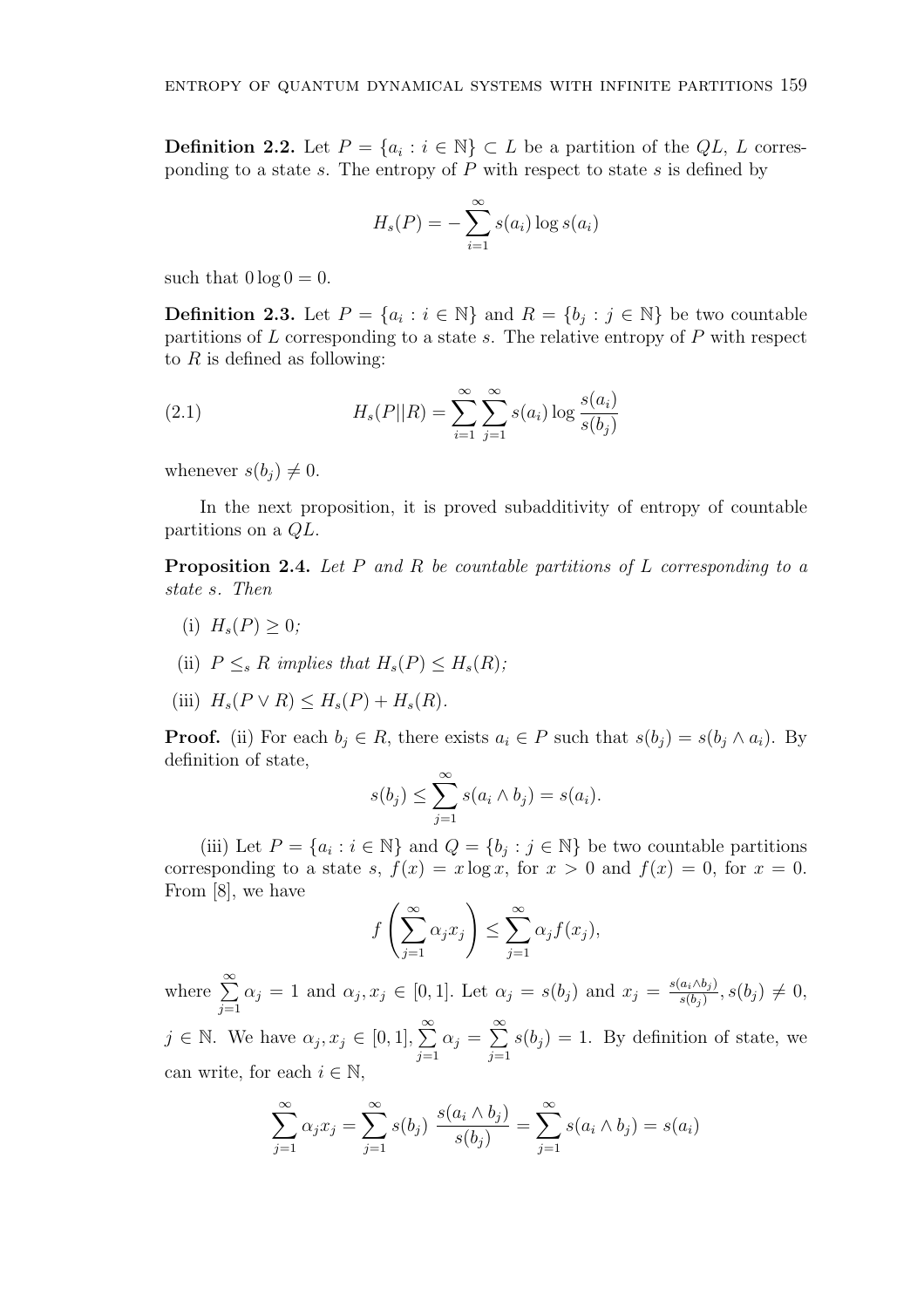$\blacksquare$ 

and

$$
f\left(\sum_{j=1}^{\infty} \alpha_j x_j\right) = f(s(a_i)).
$$

Similarly, we have

$$
\sum_{j=1}^{\infty} \alpha_j f(x_j) = \sum_{j=1}^{\infty} s(b_j) f\left(\frac{s(a_i \wedge b_j)}{s(b_j)}\right)
$$
  
= 
$$
\sum_{j=1}^{\infty} s(a_i \wedge b_j) (\log(s(a_i \wedge b_j) - \log s(b_j))
$$
  
= 
$$
\sum_{j=1}^{\infty} s(a_i \wedge b_j) \log s(a_i \wedge b_j) - \sum_{j=1}^{\infty} s(a_i \wedge b_j) \log s(b_j).
$$

So

$$
f\left(\sum_{j=1}^{\infty} \alpha_j x_j\right) = f(s(a_i)) \leq \sum_{j=1}^{\infty} \alpha_j f(x_j)
$$
  
= 
$$
\sum_{j=1}^{\infty} f(s(a_i \wedge b_j)) - \sum_{j=1}^{\infty} s(a_i \wedge b_j) \log s(b_j).
$$

Summarizing, we obtain

$$
\sum_{i=1}^{\infty} f(s(a_i) \leq \sum_{i=1}^{\infty} \sum_{j=1}^{\infty} f(s(a_i \wedge b_j)) - \sum_{i=1}^{\infty} \sum_{j=1}^{\infty} s(a_i \wedge b_j) \log s(b_j).
$$

From definition of state, we have <sup>∑</sup>*<sup>∞</sup> i*=1  $s(a_i \wedge b_j) = s(b_j), j \in \mathbb{N}$ , therefore

$$
\sum_{i=1}^{\infty} f(s(a_i) \leq \sum_{i=1}^{\infty} \sum_{j=1}^{\infty} f(s(a_i \wedge b_j)) - \sum_{j=1}^{\infty} f(s(b_j)).
$$

This implies that  $H_s(P \vee R) \leq H_s(P) + H_s(R)$ .

Now, the relative entropy of infinite partitions under the relation s-refinement, will be studied.

**Proposition 2.5.** *Let P, R and M be countable partitions of L. Then*

- (i)  $H_s(P||P^0) = H_s(P)$  where  $P^0 = \{1\}$ ;
- (ii)  $P \leq_s M$  *implies that*  $H_s(M||R) \leq H_s(P||R)$ ;
- (iii)  $P \leq_s M$  *implies that*  $H_s(R||M) \geq H_s(R||P)$ .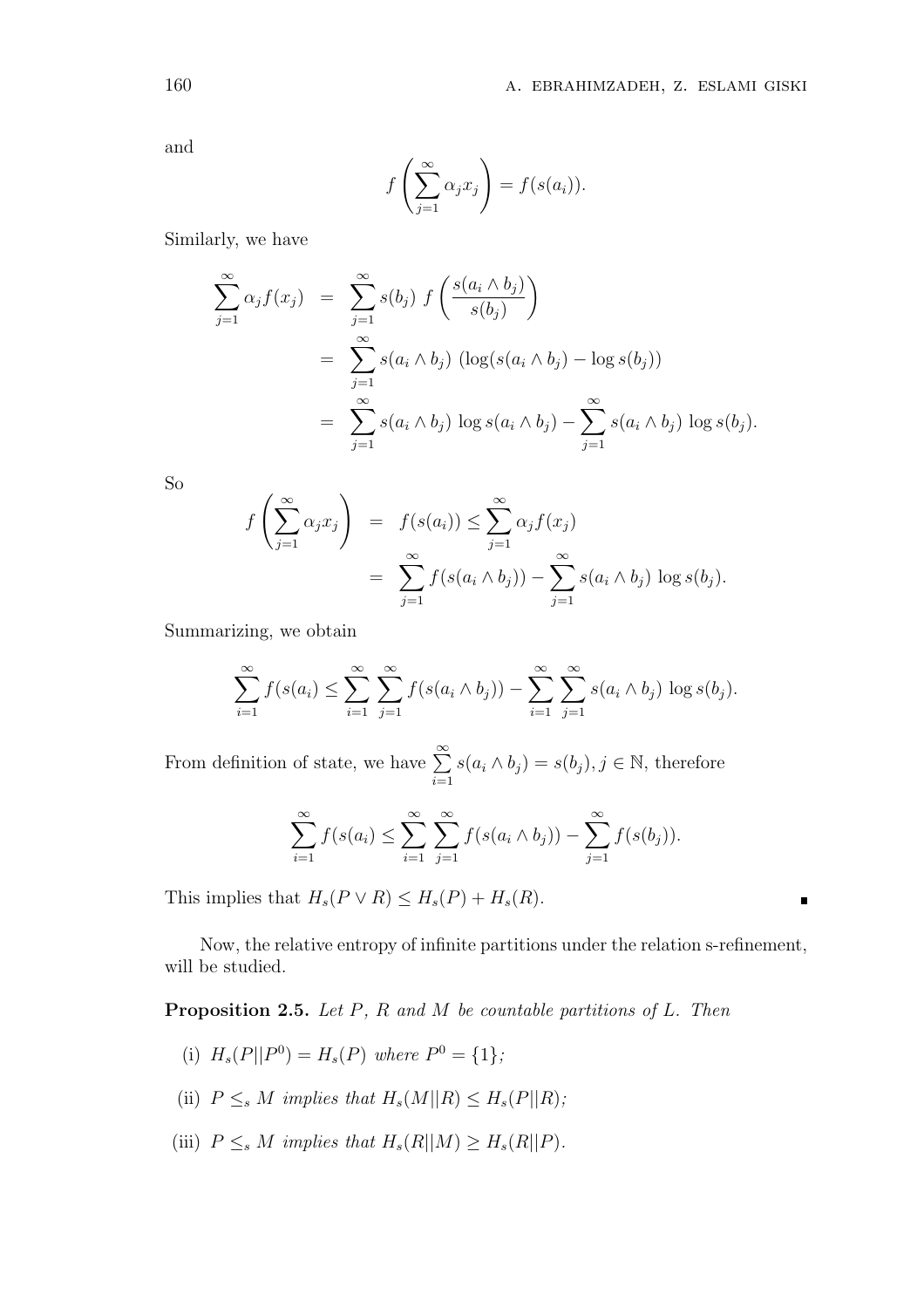**Proof.** (i)  $s(1) = 1$ .

(ii) Let  $P = \{p_i : i \in \mathbb{N}\}, R = \{r_j : j \in \mathbb{N}\}\$  and  $M = \{m_k : k \in \mathbb{N}\}.$  Since  $P \leq_s M$ , for each  $m_k$  there exists  $p_i$  such that  $s(m_k \wedge p_i) = s(m_k)$ . Thus

$$
s(m_k) = s(m_k \wedge p_i) \le \sum_{k=1}^{\infty} s(m_k \wedge p_i) = s(p_i),
$$

and this implies that

$$
\sum_{k=1}^{\infty} \sum_{j=1}^{\infty} s(m_k) \log \frac{s(m_k)}{s(r_j)} \le \sum_{i=1}^{\infty} \sum_{j=1}^{\infty} s(p_i) \log \frac{s(p_i)}{s(r_j)}.
$$

 $\text{So } H_s(M||R) \leq H_s(P||R).$ 

(iii) As we proved in part *ii*),  $s(m_k) \leq s(p_i)$ . Therefore,

$$
\frac{s(m_k)}{s(r_j)} \le \frac{s(p_i)}{s(r_j)},
$$

and this finished the proof.

#### **3. Entropy of dynamical systems**

**Definition 3.1.** Let *L* be a  $QL$  and  $T: L \rightarrow L$  be a map with the following properties:

(i) *T*  $\int_{i=1}^{k} a_i$  $\setminus$ =  $\bigvee_{i=1}^{k} T(a_i)$ ,  $T\left(\bigvee_{i=1}^{\infty} a_i\right)$  =  $\bigvee_{i=1}^{\infty} T(a_i)$ ,  $\forall k \in \mathbb{N}, \forall a_i \in L$ ;

(ii) 
$$
T(a \wedge b) = T(a) \wedge T(b), \forall a, b \in L;
$$

(iii)  $T(a') = (T(a))'$ ,  $\forall a \in L$ .

 $T: L \to L$  with respect to a state *s* is called state preserving if  $s(T(a)) = s(a)$ for every  $a \in L$ . Then the triple  $(L, s, T)$  is said a quantum dynamical system.

**Proposition 3.2.** *Let*  $(L, s, T)$  *be a quantum dynamical system and*  $P = \{a_i : i \in \mathbb{N}\}\$ *be a partition of* (*L, s*)*, then*

- (i) *If*  $a_i \leq a_j$ , then  $T(a_i) \leq T(a_j)$ ;
- (ii)  $T(P) = \{T(a_i) : i \in \mathbb{N}\}\$ is a partition;
- (iii)  $H_s(T(P)) = H_s(P)$ .

**Proof.** (i)  $a_i \leq a_j$  so  $a_i \wedge a_j = a_i$ . By Definition 3.1,  $T(a_i \wedge a_j) = T(a_i) \wedge T(a_j) = T(a_i)$  $T(a_i)$ . Thus  $T(a_i) \leq T(a_i)$ .

- (ii) By Definition 3.1 and part i), the proof is obvious.
- $(iii)$   $s(T(a_i)) = s(a_i)$ .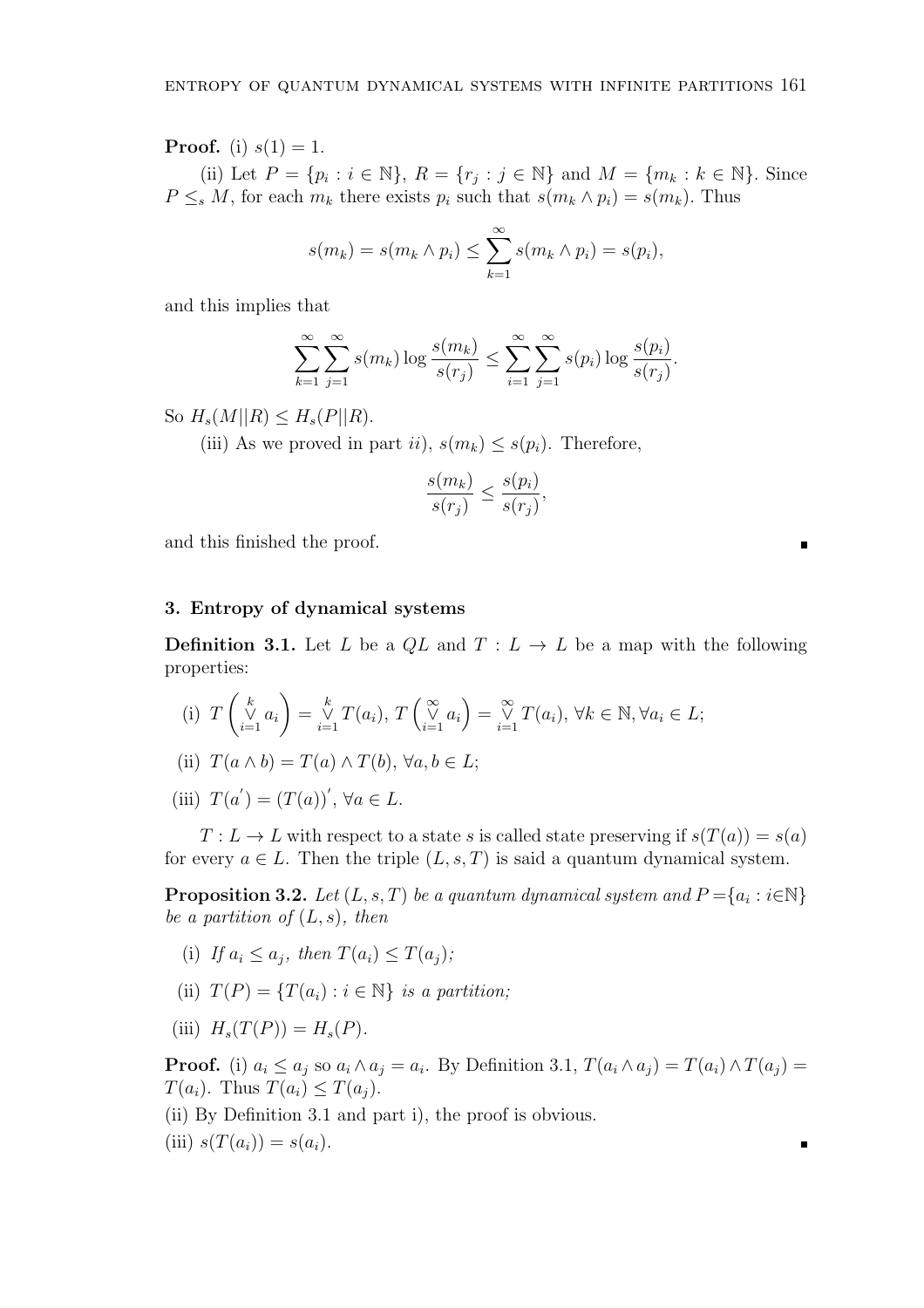**Theorem 3.3.** [6] Let  $\{(a_i)\}_{i=1}^{\infty}$  be sequence of nonnegative numbers such that  $a_{r+s} \leq a_r + a_s$  *for each*  $r, s \in \mathbb{N}$ *. Then*  $\lim_{n \to \infty} \frac{1}{n}$  $\frac{1}{n}a_n$  *exists.* 

**Proposition 3.4.**  $\lim_{n\to\infty}$ 1  $\frac{1}{n}H_s(\vee_{i=1}^n T^iP)$  *exists.* 

**Proof.** Let  $a_n = H_s(\vee_{i=1}^n T^i P) \geq 0$ . Then

$$
H_s(\vee_{i=1}^{n+p}T^iP) \le H_s(\vee_{i=1}^{n}T^iP) + H_s(\vee_{i=n+1}^{n+p}T^iP) = a_n + a_p.
$$

So  $a_{n+p} \le a_n + a_p$ ,  $\forall n, p$ . Hence  $\lim_{n \to \infty} \frac{a_n}{n}$  $\frac{n}{n}$  exists.

**Definition 3.5.** Let (*L, s, T*) be a quantum dynamical system and *P* be a countable partition of  $(L, s)$ . The entropy of  $T$  respect to  $P$  is defined by

(3.1) 
$$
h_s(T, P) = \lim_{n \to \infty} \frac{1}{n} H_s(\vee_{i=1}^n T^i P).
$$

**Definition 3.6.** Let (*L, s, T*) be a quantum dynamical system. The entropy of *T* is defined by

(3.2) 
$$
h_s(T) = \sup_P h_s(T, P)
$$

where the supremum is taken over all countable partitions of  $(L, s)$ .

In the following propositions, some ergodic properties of  $h_s(T, P)$  and  $h_s(T)$ will be studied.

**Proposition 3.7.** *If* (*L, s, T*) *is a quantum dynamical system, then*

- (i)  $h_s(T, P) > 0$ ;
- (ii)  $P \leq_s R$  *implies that*  $h_s(T, P) \leq h_s(T, R)$ ;
- (iii)  $h_s(T, P) \leq H_s(P)$ ;
- $h_s(T, P \vee R) \leq h_s(T, P) + h_s(T, R);$
- (v)  $h_s(T, P) = h_s(T, \vee_{i=1}^k T^i P)$ , for  $k \in \mathbb{N}$ .

**Proof.** (i) Obvious.

(ii) We have for each  $i \in \mathbb{N}$ ,  $\vee_{i=1}^{n} T^{i} P \leq_{s} \vee_{i=1}^{n} T^{i} R$ . So, by definition and Proposition 2.4, it holds.

(iii) From Propositions 2.4, 3.2 we have for each  $n \in \mathbb{N}$ ,

$$
\frac{1}{n}H_s(\vee_{i=1}^n T^i P) \le \frac{1}{n} \sum_{i=1}^n H_s(T^i P) = \frac{1}{n} \sum_{i=1}^n H_s(P) = H_s(P).
$$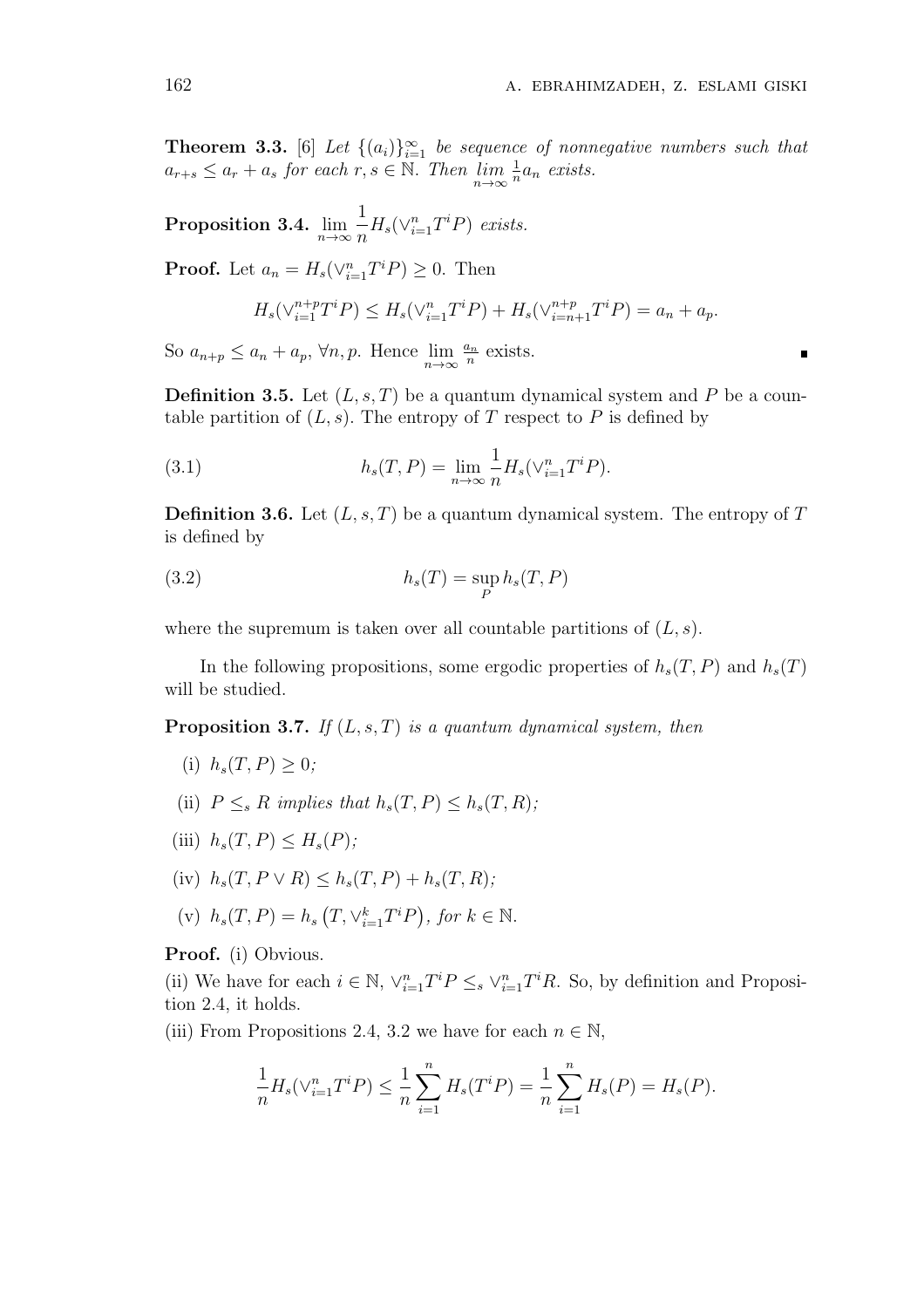(iv) By Definition 3.1,  $T(a \wedge b) = T(a) \wedge T(b)$ ,  $\forall a, b \in B$ . So, by using Proposition 2.4, we can write

$$
H_s(\vee_{i=1}^n T^i(P \vee R)) = H_s((\vee_{i=1}^n T^i P) \vee (\vee_{i=1}^n T^i R))
$$
  
\n
$$
\leq H_s(\vee_{i=1}^n T^i P) + H_s(\vee_{i=1}^n T^i R).
$$
  
\n(v) 
$$
h_s(T, \vee_{i=1}^k T^i P) = \lim_{n \to \infty} \frac{1}{n} H_s(\vee_{j=1}^n T^j (\vee_{i=1}^k T^i P))
$$
  
\n
$$
= \lim_{n \to \infty} \frac{1}{n} H_s(\vee_{i=1}^{k+n-1} T^i P)
$$
  
\n
$$
= \lim_{n \to \infty} \left(\frac{k+n-1}{n}\right) \frac{1}{k+n-1} H_s(\vee_{i=1}^{k+n-1} T^i P)
$$
  
\n
$$
= h_s(T, P).
$$

**Proposition 3.8.** *If* (*L, s, T*) *is a quantum dynamical system, then*

- (i)  $h_s(id) = 0$ ;
- (ii) *For*  $k \geq 1$ *,*  $h_s(T^k) = kh_s(T)$ *.*

**Proof.** (i) By Definition 2.1, we have  $\vee_{i=1}^{n} T^{i}P = P$ , for all  $n \in \mathbb{N}$ . Therefore,

$$
h_s(id, P) = \lim_{n \to \infty} \frac{1}{n} H_s(\vee_{i=1}^n T^i P) = 0.
$$

(ii) Let *P* be an arbitrary countable partition of  $(L, s)$ . We have

$$
h_s(T^k, \vee_{i=1}^n T^i P) = \lim_{n \to \infty} \frac{1}{n} H_s(\vee_{j=1}^n (T^k)^j (\vee_{i=1}^n T^i P))
$$
  

$$
= \lim_{n \to \infty} \frac{1}{n} H_s(\vee_{j=1}^n \vee_{i=1}^k T^{kj+i} P)
$$
  

$$
= \lim_{n \to \infty} \frac{1}{n} H_s(\vee_{i=1}^{nk-1} T^i P)
$$
  

$$
= \lim_{n \to \infty} \frac{nk}{n} \frac{1}{nk} H_s(\vee_{i=1}^{nk-1} T^i P)
$$
  

$$
= kh_s(T, P)
$$

So,  $\sup_P h_s(T, P) = \sup_P h_s(T^k, \vee_{i=1}^n T^i P) \le \sup_P h_{\eta}(T^k, P) = h_s(T^k)$ Since  $P \leq_s \vee_{i=1}^k T^i P$ , we have  $h_s(T^k, P) \leq h_s(T^k, \vee_{i=1}^n T^i P) = kh_s(T, P)$ .

**Corollary 3.9.** *If*  $(L, s, T)$  *is a quantum dynamical system with*  $T^k = id$  *for some*  $k \in \mathbb{N}$ *, then*  $h_s(T) = 0$ *.* 

**Proof.** Since  $T^k = id$ , by Proposition 3.8,  $h_s(T^k) = h_s(id) = 0$ , and so,  $h_s(T) = \frac{1}{k}h_s(T^k) = 0.$ 

**Definition 3.10.** Two quantum dynamical systems  $(L_1, s_1, T_1)$  and  $(L_2, s_2, T_2)$ are called to be isomorphic if there exists a bijective map  $g: L_1 \to L_2$  satisfying the following properties. For every  $a, b \in L_1$ ,